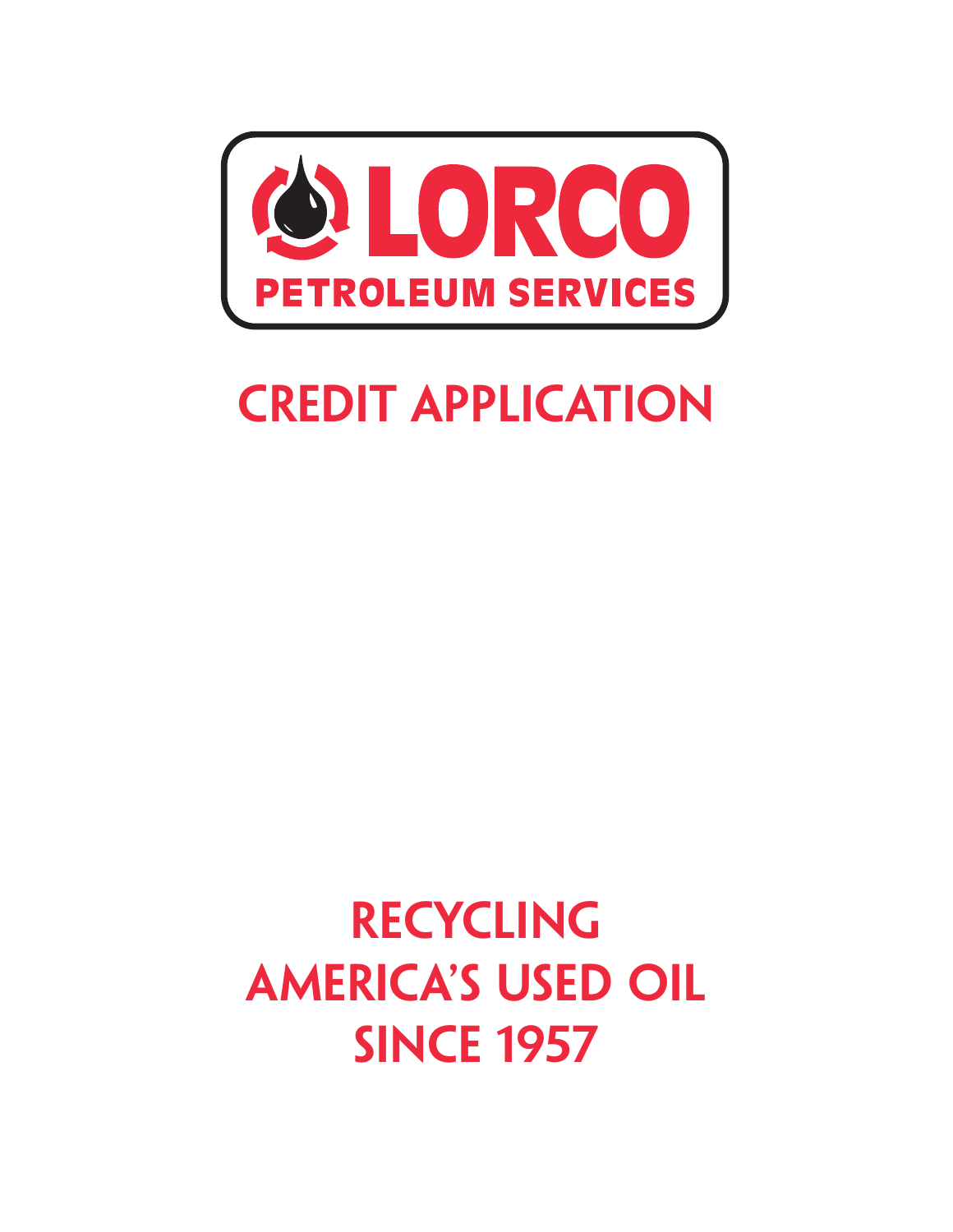## **CORPORATE CREDIT APPLICATION**

| are these premises leased Or OWNED:                                                                                        | $\Box$ OWNED     |                                                                                                   |                                                                                                                                             |                       |  |
|----------------------------------------------------------------------------------------------------------------------------|------------------|---------------------------------------------------------------------------------------------------|---------------------------------------------------------------------------------------------------------------------------------------------|-----------------------|--|
|                                                                                                                            |                  |                                                                                                   |                                                                                                                                             |                       |  |
|                                                                                                                            |                  |                                                                                                   |                                                                                                                                             |                       |  |
| <b>TYPE OF BUSINESS:</b>                                                                                                   | Q Corporation    | $\Box$ LLC                                                                                        | $\Box$ Partnership                                                                                                                          | Sole Proprietorship   |  |
|                                                                                                                            |                  |                                                                                                   |                                                                                                                                             |                       |  |
|                                                                                                                            |                  |                                                                                                   |                                                                                                                                             |                       |  |
|                                                                                                                            |                  |                                                                                                   |                                                                                                                                             |                       |  |
| NAME, ADDRESS AND SOC. SEC. # OF ALL PRINCIPALS OR PARTNERS, OR IF A CORPORATION, ALL OFFICERS:                            |                  |                                                                                                   |                                                                                                                                             |                       |  |
| <b>NAME</b>                                                                                                                | <b>TITLE</b>     | <b>ADDRESS</b><br><u> Liga di Tan</u>                                                             | TEL. NO.<br>$\mathcal{L}^{\text{max}}_{\text{max}}$ and $\mathcal{L}^{\text{max}}_{\text{max}}$ and $\mathcal{L}^{\text{max}}_{\text{max}}$ | SS#                   |  |
| 1)                                                                                                                         |                  |                                                                                                   |                                                                                                                                             |                       |  |
| 2)                                                                                                                         |                  |                                                                                                   |                                                                                                                                             |                       |  |
| 3)                                                                                                                         |                  | <u> 1999 - Jacques Maria (m. 1989).</u><br>1900 - Johann Barn, frans francouzski fizik (m. 1900). |                                                                                                                                             |                       |  |
| 4)                                                                                                                         |                  | <u> 1989 - Andrea San Andrea Andrea (b. 1989)</u>                                                 |                                                                                                                                             |                       |  |
| 5)<br><u> 1989 - Jan Barbara Barbara, manazarta da kasas da shekara 1989 - André a Santa Barbara a Santa Barbara a San</u> |                  |                                                                                                   |                                                                                                                                             |                       |  |
| <b>BANKING INFORMATION</b><br>(Must be completed in full. If additional space is needed, use extra sheets.)                |                  |                                                                                                   |                                                                                                                                             |                       |  |
|                                                                                                                            |                  |                                                                                                   |                                                                                                                                             |                       |  |
| TYPE OF ACCOUNT                                                                                                            | <b>BANK NAME</b> | <b>BANK ADDRESS</b>                                                                               |                                                                                                                                             | <b>ACCOUNT NUMBER</b> |  |
| <b>CONTACT PERSON</b>                                                                                                      | <b>TELEPHONE</b> | <b>FAX</b>                                                                                        |                                                                                                                                             | EMAIL (IF AVAILABLE)  |  |
|                                                                                                                            |                  |                                                                                                   |                                                                                                                                             |                       |  |
| TYPE OF ACCOUNT                                                                                                            | <b>BANK NAME</b> | <b>BANK ADDRESS</b>                                                                               |                                                                                                                                             | <b>ACCOUNT NUMBER</b> |  |
| <b>CONTACT PERSON</b>                                                                                                      | <b>TELEPHONE</b> | FAX                                                                                               |                                                                                                                                             | EMAIL (IF AVAILABLE)  |  |
|                                                                                                                            |                  |                                                                                                   |                                                                                                                                             |                       |  |
| TYPE OF ACCOUNT                                                                                                            | <b>BANK NAME</b> | <b>BANK ADDRESS</b>                                                                               |                                                                                                                                             | <b>ACCOUNT NUMBER</b> |  |
| <b>CONTACT PERSON</b>                                                                                                      | <b>TELEPHONE</b> | FAX                                                                                               |                                                                                                                                             | EMAIL (IF AVAILABLE)  |  |
|                                                                                                                            |                  | <b>CREDIT REFERENCES</b>                                                                          |                                                                                                                                             |                       |  |
| (Must be completed in full. If additional space is needed, use extra sheets.)                                              |                  |                                                                                                   |                                                                                                                                             |                       |  |
|                                                                                                                            |                  |                                                                                                   |                                                                                                                                             |                       |  |
| NAME OF REFERENCE                                                                                                          | ADDRESS          | <b>CITY</b>                                                                                       |                                                                                                                                             | <b>STATE</b><br>ZIP   |  |
| <b>TELEPHONE</b>                                                                                                           |                  | FAX                                                                                               |                                                                                                                                             | EMAIL (IF AVAILABLE)  |  |
|                                                                                                                            |                  |                                                                                                   |                                                                                                                                             |                       |  |
| NAME OF REFERENCE                                                                                                          | ADDRESS          | <b>CITY</b>                                                                                       |                                                                                                                                             | <b>STATE</b><br>ZIP   |  |
| <b>TELEPHONE</b>                                                                                                           |                  | FAX                                                                                               |                                                                                                                                             | EMAIL (IF AVAILABLE)  |  |
|                                                                                                                            |                  |                                                                                                   |                                                                                                                                             |                       |  |
| NAME OF REFERENCE                                                                                                          | ADDRESS          | <b>CITY</b>                                                                                       |                                                                                                                                             | ZIP<br><b>STATE</b>   |  |
| <b>TELEPHONE</b>                                                                                                           |                  | FAX                                                                                               |                                                                                                                                             | EMAIL (IF AVAILABLE)  |  |